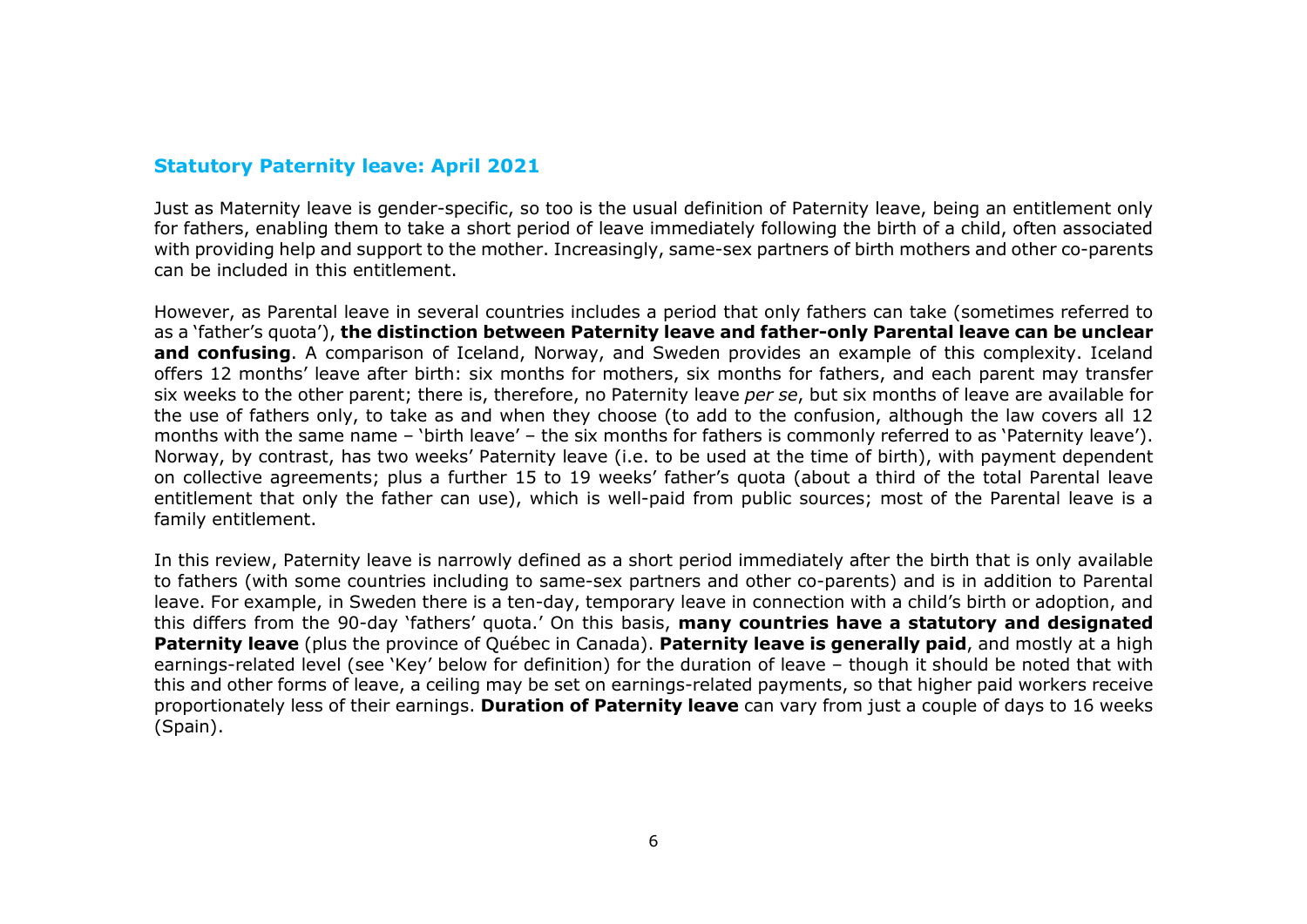Across countries, there are different dimensions of flexibility in the implementation of Paternity leave. The most common forms of flexibility in Paternity leave policy are in relation to the period during which the leave can be taken and regarding entitlements to additional time for multiple births. In three countries (Chile, Italy, and Portugal), it is obligatory for fathers to take some or all of their Paternity leave.

| <b>Country</b>          | <b>Summary of</b>              | Length of post-natal leave (weeks unless specified) |            |             | <b>Flexibility</b> |
|-------------------------|--------------------------------|-----------------------------------------------------|------------|-------------|--------------------|
|                         | leave                          | Total                                               | Paid       | Well-paid   |                    |
| Argentina               |                                |                                                     |            |             |                    |
| Private sector          | <b>STAR</b>                    | 2 days                                              | 2 days     | 2 days      | None               |
| Public sector           | <b>.</b>                       | 4 days                                              | 4 days     | 4 days      | None               |
| Australia <sup>15</sup> | <b>FILE</b>                    | 2                                                   | 2          | ×           | 3                  |
| Austria                 |                                |                                                     |            |             |                    |
| Private sec             | $\boldsymbol{\mathsf{x}}$      |                                                     |            |             |                    |
| Public sec              |                                | 4                                                   | None $16$  | None        | None               |
| <b>Belgium</b>          | <b>OB</b><br><b>The Co</b>     | 15 days                                             | 15 days    | 15 days $*$ | 2; 3               |
| Brazil <sup>17</sup>    | <b>THE R</b>                   | $1$ or $4$                                          | $1$ or $4$ | $1$ or $4$  | None               |
| <b>Bulgaria</b>         | <b>THE R</b>                   | 15 days                                             | 15 days    | 15 days $*$ | None               |
| Canada                  | $\mathbf x$                    |                                                     |            |             |                    |
| <b>Ouébec</b>           | <b>THE R</b>                   | 5                                                   | 5          | $5 *$       |                    |
| Chile                   | OB <sub>1</sub><br><b>STAR</b> | 5 days                                              | 5 days     | 5 days      | 2; 3               |

 $\overline{a}$ 

<sup>&</sup>lt;sup>15</sup> Australia: two weeks' payment for fathers taking Parental leave ('Dad and Partner Pay'), which are included under Parental leave; this is a statutory entitlement paid flat-rate.

<sup>&</sup>lt;sup>16</sup> Austria: there is a paid 'family time' where fathers receive a 'family time bonus' of €700 (see report) – available for all (self) employed fathers, but this is not well-paid.

<sup>&</sup>lt;sup>17</sup> Brazil: longer in public sector; shorter in private sector.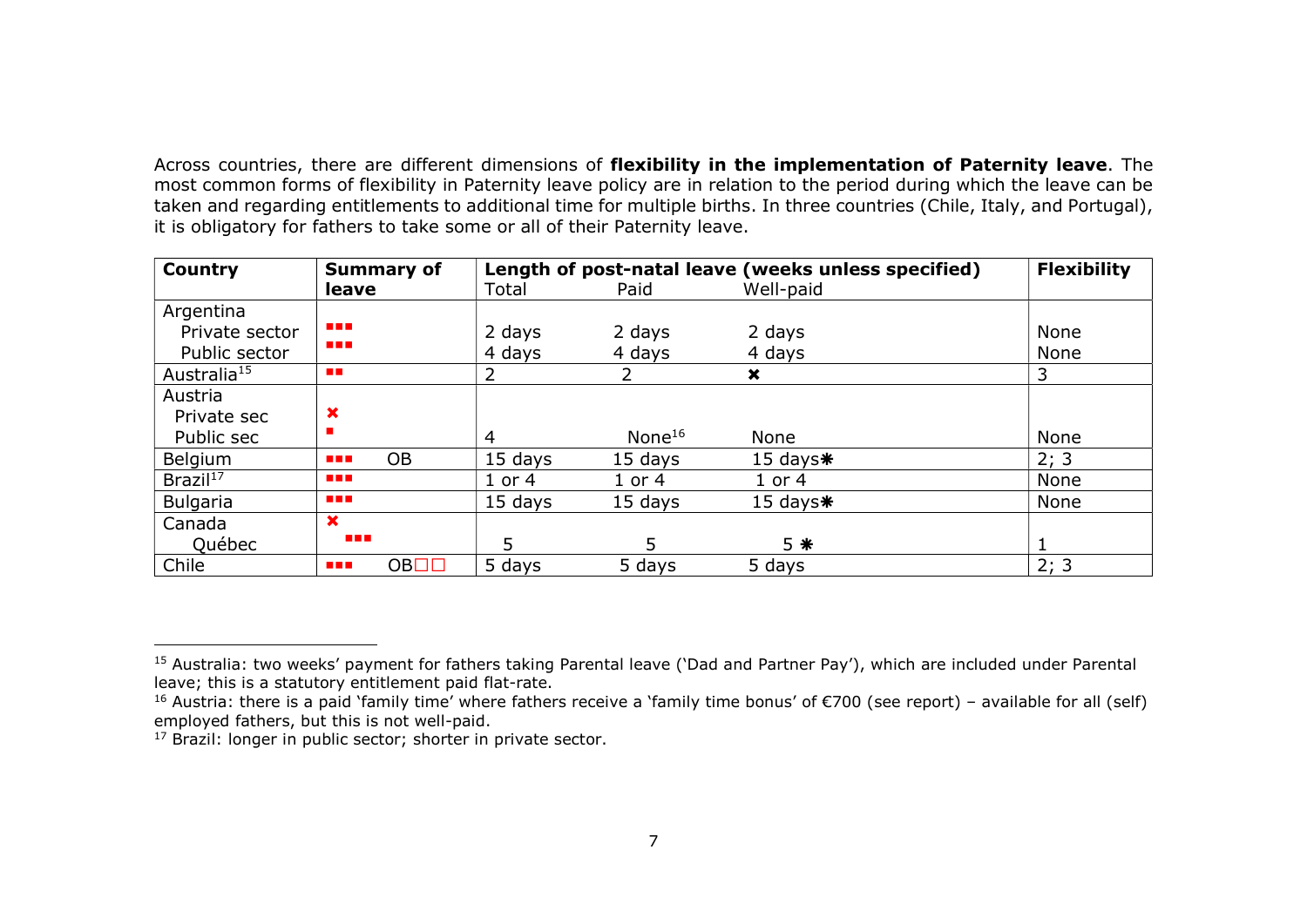| <b>Country</b>        | <b>Summary of</b>         | Length of post-natal leave (weeks unless specified) | <b>Flexibility</b> |                  |             |
|-----------------------|---------------------------|-----------------------------------------------------|--------------------|------------------|-------------|
|                       | leave                     | Total                                               | Paid               | Well-paid        |             |
| China <sup>18</sup>   | <b>.</b>                  | 7 to 30 days                                        | 7 to 30 days       | 7 to 30 days     | None        |
| Croatia               | $\boldsymbol{\mathsf{x}}$ |                                                     |                    |                  |             |
| Cyprus                | <b>.</b>                  | 2                                                   | 2                  | 2                | 3           |
| Czech Republic        | <b>.</b>                  |                                                     |                    | $1*$             | 3           |
| <b>Denmark</b>        | <b>.</b>                  | 2                                                   | $\overline{2}$     | $2*$             | 3           |
| Estonia               | <b>.</b>                  | 30 days                                             | 30 days            | 30 days $*$      | 2; 3        |
| Finland               | <b>.</b>                  | 3                                                   | 3                  | 3 <sup>19</sup>  | 2; 3; 4     |
| France                | <b>.</b>                  | 14 days                                             | 14 days            | 14 days $*^{20}$ | 3           |
| Germany               | $\mathbf{X}^{21}$         |                                                     |                    |                  |             |
| Greece                |                           |                                                     |                    |                  |             |
| Private sec           | <b>STAR</b>               | 2 days                                              | 2 days             | 2 days           | <b>None</b> |
| Public sec            | <b>.</b>                  | 2 days                                              | 2 days             | 2 days           | None        |
| Hungary               | <b>.</b>                  | 5 days                                              | 5 days             | 5 days           | 3; 4        |
| Iceland <sup>22</sup> | $\boldsymbol{\times}$     |                                                     |                    |                  |             |
| Ireland               | <b>TIME</b>               | $\overline{2}$                                      | $\overline{2}$     | ×                | 3           |
| Israel                | n n                       | 6 days                                              | 5 days             | 3 days           | None        |

<sup>18</sup> China: there is no statutory entitlement nationally; the given numbers are for regional provisions that, since 2018, have existed in all provinces.

 $\overline{a}$ 

<sup>&</sup>lt;sup>19</sup> Finland: paid at 70 per cent of earnings, but a proportion is reduced beyond a specified level. More leave is available to fathers, but only three weeks can be used while the mother is on leave.

<sup>&</sup>lt;sup>20</sup> There is no ceiling on payment in the public sector.

<sup>&</sup>lt;sup>21</sup> Germany: many fathers use some Parental leave entitlements directly after the birth which are exclusive to them, in a manner similar to Paternity leave.

<sup>&</sup>lt;sup>22</sup> Iceland: the law does not distinguish separate Maternity, Paternity, and Parental leaves, referring only to 'birth leave,' six months of which is for mothers, six months for fathers, and each parent may transfer up to six weeks to the other.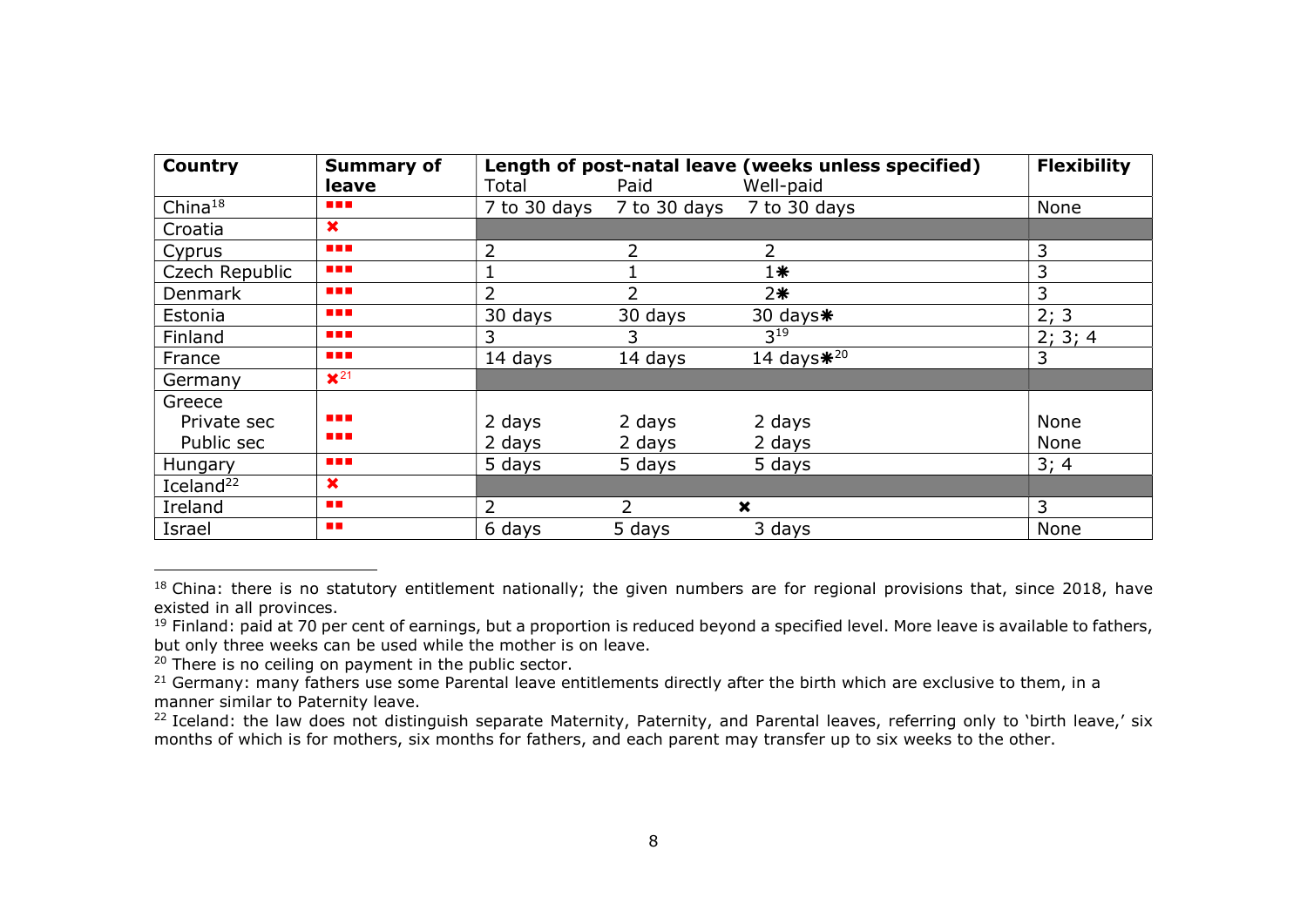| <b>Country</b>           | <b>Summary of</b>            | Length of post-natal leave (weeks unless specified) | <b>Flexibility</b>                                     |                |             |
|--------------------------|------------------------------|-----------------------------------------------------|--------------------------------------------------------|----------------|-------------|
|                          | leave                        | Total                                               | Paid                                                   | Well-paid      |             |
| Italy                    | <b>OB</b><br><b>The Co</b>   | 10 days $^{23}$                                     | 10 days                                                | 10 days        | 2; 3; 5     |
| Japan                    | $\bm{x}$                     |                                                     |                                                        |                |             |
| Korea                    | <b>THE R</b>                 | 3 to 5 days                                         | 3 days                                                 | 3 days         | 3           |
| Latvia                   | <b>.</b>                     | 10 days                                             | 10 days                                                | 10 days        | 3           |
| Lithuania                | <b>.</b>                     | 4                                                   | 4                                                      | $4*$           | 3           |
| Luxembourg <sup>24</sup> | $\mathbf{x}$ []              | 2                                                   | $\overline{2}$                                         | $\overline{2}$ |             |
| Malta                    |                              |                                                     |                                                        |                |             |
| Private sec              | <b>THE R</b>                 | 1 day                                               | 1 day                                                  | 1 day          | 4           |
| Public sec               | <b>.</b>                     | 5 days                                              | 5 days                                                 | 5 days         |             |
| Mexico                   | a a s                        | 5 days                                              | 5 days                                                 | 5 days         | 5           |
| Netherlands $25$         | <b>STAR</b>                  | 6                                                   | 6                                                      | 6              | 3           |
| New Zealand              |                              | 2                                                   | $\boldsymbol{\mathsf{x}}$<br>×                         |                | 3           |
| Norway                   | $\blacksquare$ <sup>26</sup> | $\overline{2}$                                      | $\boldsymbol{\mathsf{x}}$<br>$\boldsymbol{\mathsf{x}}$ |                | $2; 3^{27}$ |
| Poland                   | <b>.</b>                     | っ                                                   | 2                                                      | $\overline{2}$ | 2; 3        |

 $\overline{a}$ 

<sup>&</sup>lt;sup>23</sup> Italy: a further one-day of optional Paternity leave can be taken if the mother agrees to transfer it from her Maternity leave. In addition, fathers may take three months' paid leave in exceptional circumstances, e.g. death or severe illness of the mother.

<sup>&</sup>lt;sup>24</sup> Luxembourg: there is no statutory Paternity leave, although fathers can use ten days' well-paid leave due to 'extraordinary circumstances.'

<sup>&</sup>lt;sup>25</sup> Netherlands: The length of leave is equivalent to six times the number of working hours per week per partner/father; for example, a full-time job of 38 hours per week gives a leave entitlement of 6 weeks, the length of leave shown in the table. <sup>26</sup> Norway: whilst unpaid by the government, most employed fathers are covered by their individual employer or collective

agreements.

 $27$  Norway: leave can be transferred to someone else if the father does not live with the mother, since the purpose of the leave is to assist the mother.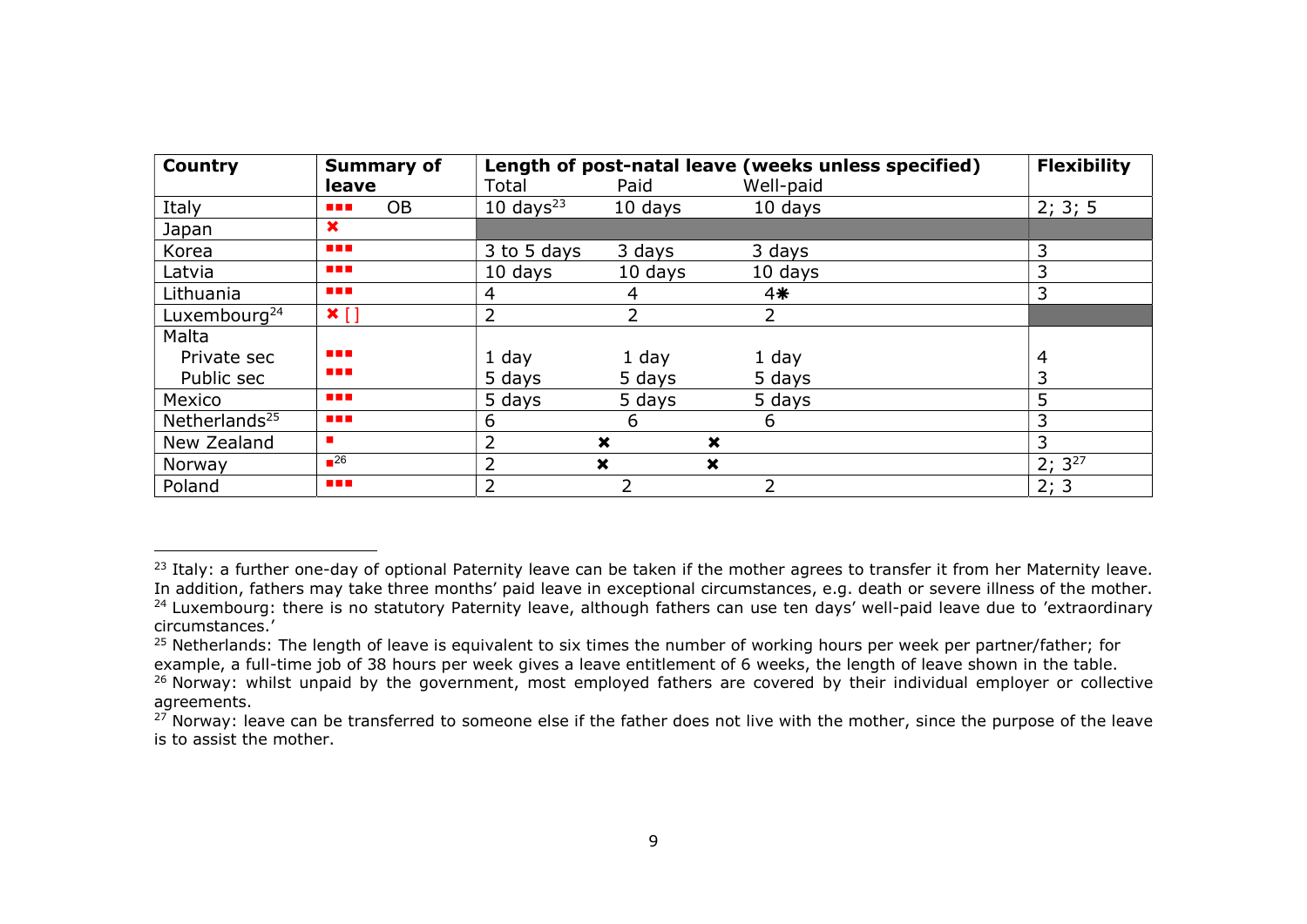| <b>Country</b>             | <b>Summary of</b>           | Length of post-natal leave (weeks unless specified) | <b>Flexibility</b>                      |                           |         |
|----------------------------|-----------------------------|-----------------------------------------------------|-----------------------------------------|---------------------------|---------|
|                            | leave                       | Total                                               | Paid                                    | Well-paid                 |         |
| Portugal <sup>28</sup>     | <b>OB</b><br>$\blacksquare$ | 5                                                   | 5                                       | 5.                        | 3       |
| Romania                    | <b>THE R</b>                |                                                     | 5 to 15 days <sup>29</sup> 5 to 15 days | 5 to 15 days              | 3; 4    |
| Russian Fed.               | $\boldsymbol{\mathsf{x}}$   |                                                     |                                         |                           |         |
| Serbia                     | $\boldsymbol{\mathsf{x}}$   |                                                     |                                         |                           |         |
| Slovakia <sup>30</sup>     | $\boldsymbol{\mathsf{x}}$   |                                                     |                                         |                           |         |
| Slovenia                   | <b>STAR</b>                 | 4.3                                                 | $4.3^{31}$                              | $4.3*$                    | 2; 4    |
| South Africa <sup>32</sup> | ш                           | 10 days                                             | 10 days                                 | 10 days                   |         |
| Spain                      | <b>.</b>                    | 16                                                  | 16                                      | $16*$                     | 2; 3; 4 |
| Sweden                     | <b>TER</b>                  | 10 days                                             | 10 days                                 | 10 days $*$               | 3; 4    |
| Switzerland                | <b>The Co</b>               |                                                     | 2                                       | $2*$                      | 2; 3    |
| United Kingdom             | <b>FILE</b>                 | 10 days                                             | 10 days                                 | $\boldsymbol{\mathsf{x}}$ | 3       |
| USA <sup>33</sup>          | $\boldsymbol{\mathsf{x}}$   |                                                     |                                         |                           |         |
| Uruguay                    |                             |                                                     |                                         |                           |         |
| Public                     | <b>THE</b>                  | 10 days                                             | 10 days                                 | 10 days                   | None    |

<sup>28</sup> Portugal: the law does not refer to Paternity leave, referring only 'father's-only Parental leave.' It is included under Paternity leave because it is only for fathers.

 $\overline{a}$ 

<sup>29</sup> Romania: the statutory leave is granted for five days only, but ten extra days can be granted if the father has completed an infant care course for the first child.

<sup>30</sup> Slovakia: However, there is entitlement to a non-transferable maternity benefit that fathers can take while being on Parental leave (see country note for details).

31 Slovenia: 30 days, paid at 100 per cent of average monthly earnings; not all income on which Parental leave contributions were paid is counted towards the basic earnings (e.g. in-work benefits and other income received in addition to basic earnings). <sup>32</sup> South Africa: there is no statutory Paternity leave yet, although fathers who wish to take leave at the time of the birth of their child can use their family responsibility leave. However, a private bill was launched in 2018 to amend this gap in the provision. <sup>33</sup> USA: there is no separate Paternity leave, but fathers may take up to 12 weeks' unpaid leave for childbirth or for the care of a child up to 12 months of age, as part of the federal Family and Medical Leave Act; employers with fewer than 50 employees are exempt.